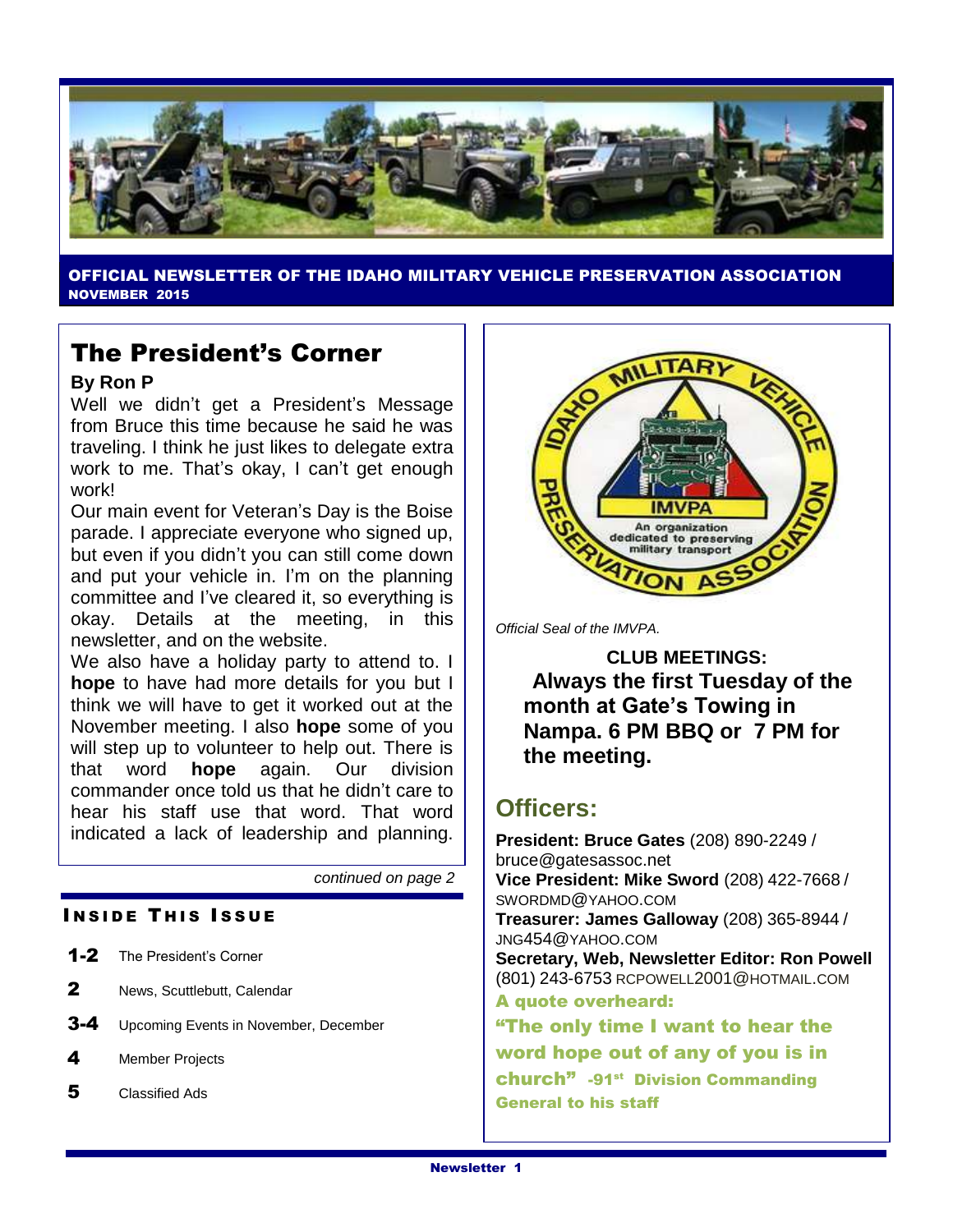#### *continued from page 1*

He said the only place he wanted to hear that word was in church! Brigadier General Lee (now retired), also told us to dummy cord our wallets when he was around. He was funny, a great boss and a real leader.

I think my train of thought just derailed. Oh yes we have some other events, such as Garry's Automotive and Golden Corral. Some of you submitted feedback to me which indicated we needed more details published about where to be, what time etc. In the Army we called that the five W's. Who, what, when, where, and whiskey? Well I can't remember everything for you. But I did endeavor to give more details for each event. Thank you Mr. Wadley for taking charge at Garry's Automotive.

I do think that we could stand to have more leaders. Will you step up? Would you like to be an officer in the upcoming elections?

Personally I'm dazed and amazed by the experience, talent, and camaraderie from the members of this club. It's inspired me to volunteer, and to make it a little better. Happy Halloween, and see you in November!

 $\bullet$ 

## **Club Minutes**

-Sorry folks I had pneumonia with a 104 temp and missed the meeting. No-one had any club minutes submitted. So maybe next time! -An email from Alex Gordon said elections will be held this meeting. A good reason to go!  $\frac{1}{2}$ 

# **Scuttlebutt:**

This link was submitted by Barry M. It's a tale about two P40 pilots who managed to fight back during the sneak attack on Pearl Harbor. **-** <https://www.youtube.com/embed/zS8HWFWaqa4> -The newsletter editor has been asking for fresh content, and a few of you have come forward for a member spotlight. We need more content for winter! Please step up! -Bruce Gates submitted this link: it's worth a look! [www.pacificwrecks.com](http://www.pacificwrecks.com/)

# Sad News.

Two men killed by an explosion inside a World War II-era tank at an [Oregon](http://abcnews.go.com/topics/news/oregon.htm) firing range were participating in a video shoot in a military vehicle owned by one of the victims, a collector who had been filmed for shows on the Discovery Channel, the Smithsonian Channel and a video game commercial. A crew was filming the tank firing rounds when the blast occurred Tuesday east of the city of Bend, killing vehicle owner Steven Todd Preston, 51, and Austin Tyler Lee, 22, Deschutes County Sheriff L. Shane Nelson said. Nelson said the cause of the blast was under investigation. Source: ABC news.go.com

# CALENDAR OF EVENTS

## EVENT: BOISE VETERAN'S DAY PARADE 0930 AM, NOVEMBER 7TH

**THE 2015 VETERANS DAY PARADE WILL TAKE PLACE IN DOWNTOWN BOISE ON SATURDAY MORNING. THIS YEAR THE PARADE THEME IS THE VIETNAM WAR. ATTENDING THE PARADE IS A GREAT WAY TO SHOW YOUR SUPPORT FOR ALL UNITED STATES ARMED FORCES VETERANS.** 

**WWW.BOISEVETERANSDAYPARADE.ORG**

### EVENT: GARRY'S AUTOMOTIVE, NOVEMBER 11<sup>TH</sup> 2:30 PM

**Each year these folks host our members at their business location on Veteran's Day. More details in this newsletter. POC is Don Wadley 850-0776.**

#### EVENT: GOLDEN CORRAL, NOVEMBER 11TH 4-6 PM

**Club members get free dinner. We park our vehicles out front. POC for this event is Ron P.** 

## EVENT: CLUB IMVPA XMAS PARTY.

**I have no details on this. More to follow at the meetings, so come one come all!**

❖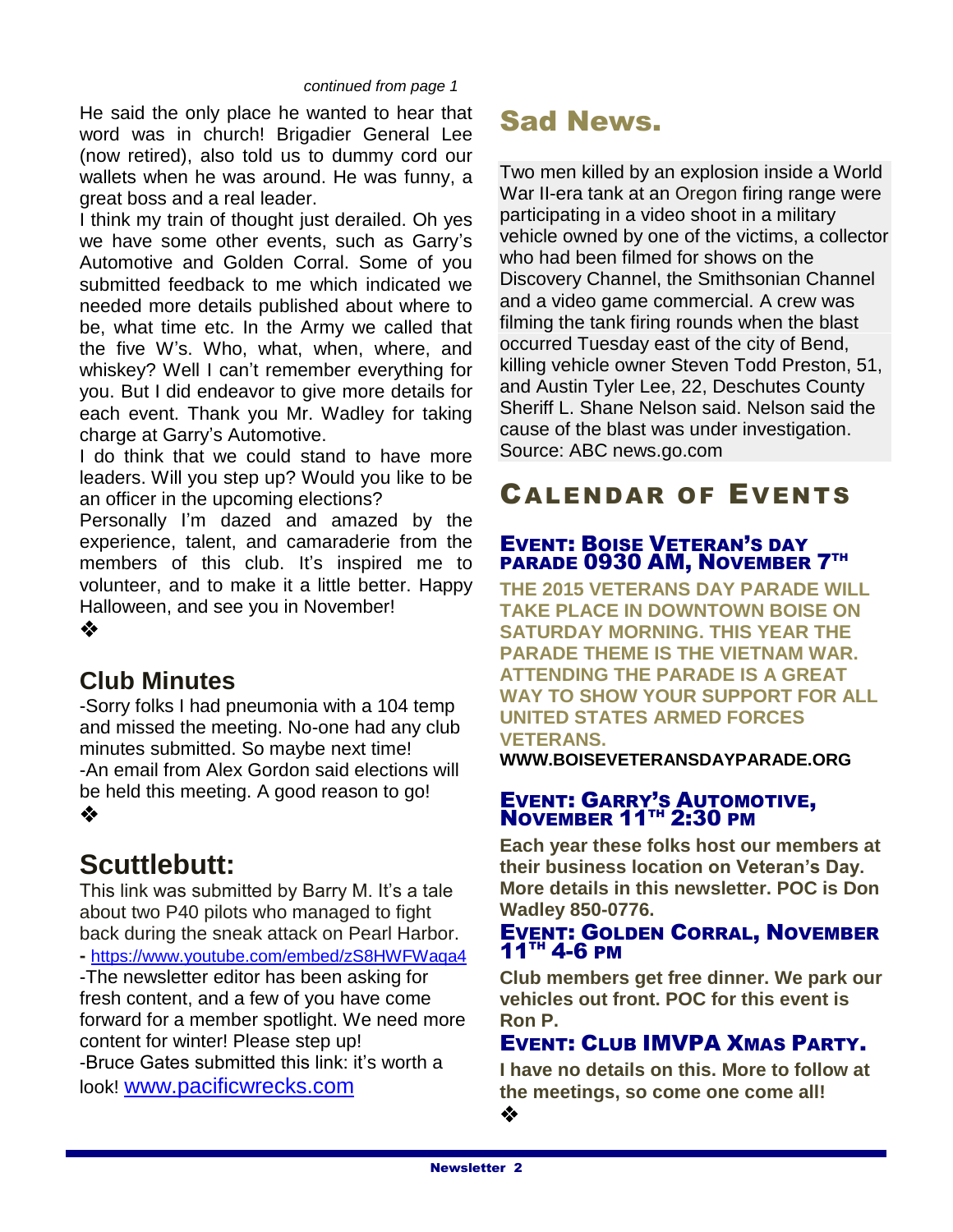# **UPCOMING EVENTS:**

## **By Don Wadley**

We talked about in the meeting on Tuesday, the Veterans Day activities for **Garry's Automotive** are on Nov 11. They would like us there by 2:30pm ish to be set up before they start at 3pm. It will run till 7Pm ish. I'll be at the Cole road location( across from Costco roughly) I'd like to have at least 4 vehicles at Garry's since he started this many years ago. If we have enough interest or someone lives near the other locations we can support them also.

Please let me know if you plan on attending. It's a fun time spent with people who appreciate our vehicles and efforts. Good food/beverages and great people who actually have used our vehicles. I'll wait till our Nov meeting to actually get final numbers. So either contact me at QUEEKLE@YAHOO.COM or at the meeting.

Thanks

Don Wadley 850-0776

(Editor's Note: the address is 2200 South Cole Road. Alternate locations are Heritage Auto Repair at 175 N Linder in Meridian, and Maz-Tech Automotive at 3310 W State St in Boise).

# **UPCOMING EVENTS: By Ron P**

**The Boise Veteran's Day Parade** starts at 0930 on November 7<sup>th</sup> in downtown Boise. The route is the same as last year. The parade route is on Jefferson and Bannock streets between  $4<sup>th</sup>$  and 11<sup>th</sup>. The assembly area is between 12<sup>th</sup> and 10<sup>th</sup> street just west of the start point. **Our staging area is block 2, between Bannock and Jefferson on 11th street.** That is only 1 block from the start point. Getting there early at 0830 is key to success because of the congestion. Bring your American flags and Idaho Military Vehicle Club banners to display proudly! I will not be there as I have to be at Fort Knox Kentucky that weekend. So President Bruce Gates is in charge. If you didn't sign up, then come anyway because I've made arrangements for everyone to attend so we can add vehicles this year.

# **UPCOMING EVENTS:**

**By Ron P**

The Golden Corral Manager and Associate Manager met with us on the 17<sup>th</sup> of October and invited the club to their restaurant on Veteran's Day November 11<sup>th</sup>. If you recall from last year two vehicles were there (I'm told) and it was pretty cold. This year three club members have committed so far (myself, Al Mizner and Roy Cagnacci). The plan is to park on the curb in front of the restaurant from about 4-6pm or so. They will have the area cordoned off just for us. Members will get free dinner, and since Golden Corral gives free meals to vets on this day- they and their families will enjoy seeing the MVs as they come in the front door.

The **address is 2122 N Cassia Street in Nampa**. Right off the freeway, you can't miss it. Personally i'm going to trailer mine over there as it should be pretty cold and I don't feel good driving it at night.

If you wish to attend this particular event with the three of us, please contact me ASAP so I can arrange for your free meal for you and yours. About the informal meeting: Alex sent out a blast to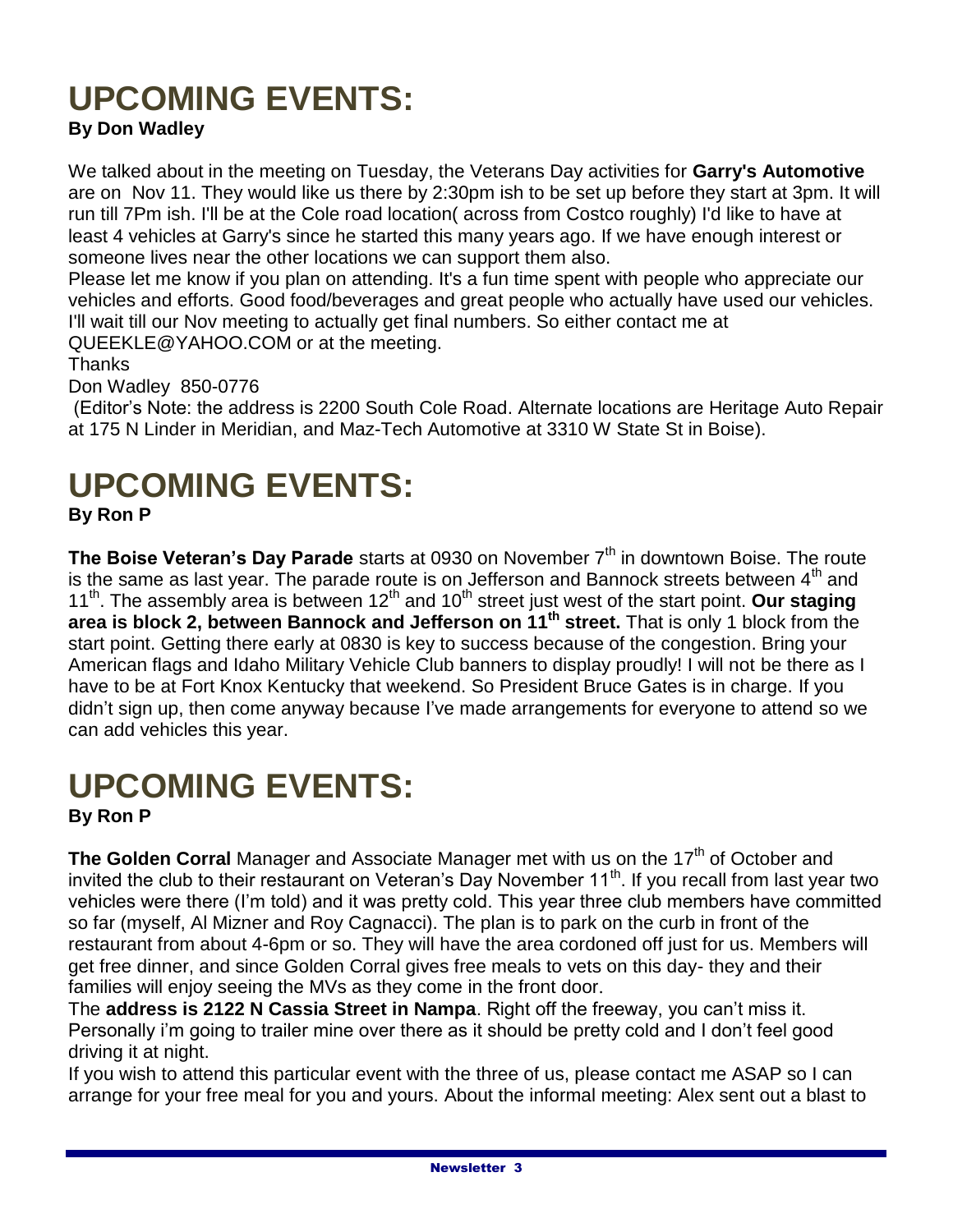all members with only 1 day notice. It's not that we're bad planners (or are we?). It was really a case of mission creep. It started out that Al and I thought we'd bring our MVs out to



Nampa for some coffee. We invited Bruce to join us and give us a suggestion on where to go. He was really busy and that killed a day. Then Al thought its mighty cold in the morning so let's do lunch instead. It was at that time Bruce told me to contact Joe at Golden Corral and ask if they wanted us back. So I set up the meeting but by that time it was only a day out. Well at least they gave us free lunch (thanks Jason and Joe)!

So what am I getting at with this long winded narrative? Well Al and I thought the club should get out more and visit, even if it's just for coffee. Great idea!

**Photos: at left is Al and Bonnie Mizner, and Roy Cagnacci. Vehicles shown are Al's M38 and Ron's GPW. Photo at right: from left to right: Bonnie and Al Mizner, Ron Powell, Roy Cagnacci, and our newest club member Wayne Hanners.** 

## **MEMBER PROJECTS** HIGHLAND T TRAILER RESTORATION

#### By Ron P

For those of you who have attended the meetings, you would have seen a steady transformation of this trailer in Bruce's shop. It's been a while now since we've shown you the progress. So if you live too far away, or haven't noticed that this is the same trailer he started with, then enjoy the pictures. Personally I am dazed and amazed at how well Bruce can make things come together! I believe he still needs a lunette ring. Can anyone help?!